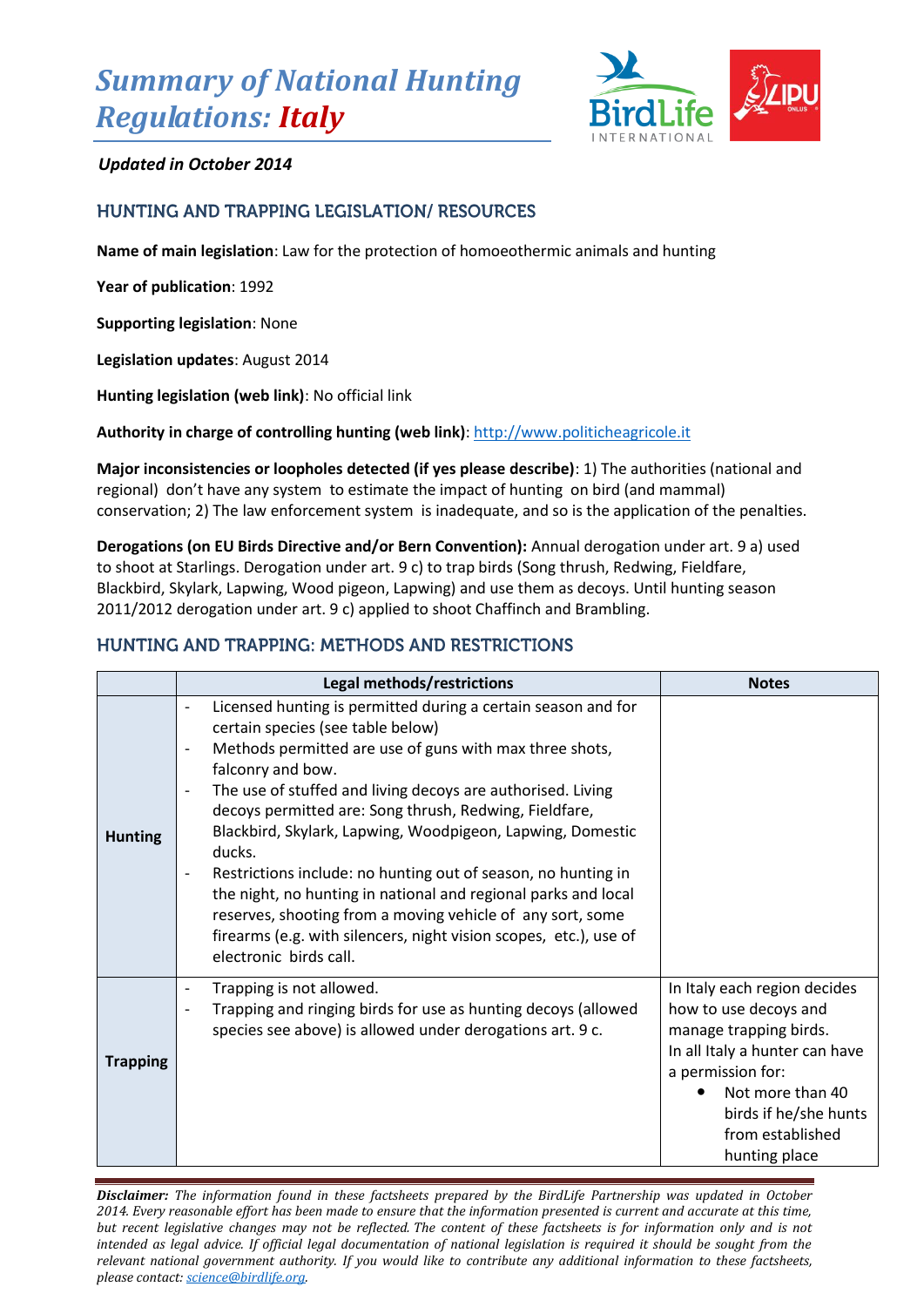|  |  | Not more than 10<br>$\bullet$<br>birds if he/she hunts<br>from a temporary<br>hunting place<br>All the birds must<br>$\bullet$<br>have a recognizable<br>numbered ring.<br>The decoys can be<br>$\bullet$<br>substituted only if<br>they die. The body<br>of the dead animal<br>must be shown to<br>the authorities |
|--|--|---------------------------------------------------------------------------------------------------------------------------------------------------------------------------------------------------------------------------------------------------------------------------------------------------------------------|
|--|--|---------------------------------------------------------------------------------------------------------------------------------------------------------------------------------------------------------------------------------------------------------------------------------------------------------------------|

### **HUNTING SEASONS AND SPECIES**

| <b>Open Hunting Season</b>                 | <b>Legally huntable species</b>                                                                                                                                                                                                                                                   | <b>Notes</b> |
|--------------------------------------------|-----------------------------------------------------------------------------------------------------------------------------------------------------------------------------------------------------------------------------------------------------------------------------------|--------------|
| Third Sunday of September - 31<br>December | Quail, Turtle dove, Blackbird, Skylark, Red<br>legged partridge, Barbary partridge, Grey<br>partridge                                                                                                                                                                             |              |
| Third Sunday of September - 31<br>January  | Fieldfare, Song thrush, Redwing,<br>Pheasant, Mallard, Teal, Gadwall, Wigeon,<br>Pintail, Garganey, Shoveler, Pochard,<br>Tufted duck, Coot, Moorhen, Water rail,<br>Common snipe, Jack snipe, Ruff, Lapwing,<br>Woodcock, Woodpigeon, Carrion crow,<br>Hooded crow, Jay, Magpie. |              |
| 1 October - 30 November                    | Rock ptarmigan, Black grouse, Rock<br>partridge                                                                                                                                                                                                                                   |              |

# **TRAPPING SEASONS AND SPECIES**

| <b>Open trapping Season</b> | <b>Legally trapped species</b>                                                       | <b>Notes</b>                                                                                                                                   |
|-----------------------------|--------------------------------------------------------------------------------------|------------------------------------------------------------------------------------------------------------------------------------------------|
| N/A                         | N/A                                                                                  | N/A                                                                                                                                            |
| Trapping is not allowed.    | Song thrush, Redwing, Fieldfare, Blackbird,<br>Skylark, Lapwing, Woodpigeon, Lapwing | The only possibility for<br>trapping is ringing birds and<br>hunting decoys (allowed<br>species see table above)<br>under derogation art. 9 c. |

*Disclaimer: The information found in these factsheets prepared by the BirdLife Partnership was updated in October 2014. Every reasonable effort has been made to ensure that the information presented is current and accurate at this time, but recent legislative changes may not be reflected. The content of these factsheets is for information only and is not intended as legal advice. If official legal documentation of national legislation is required it should be sought from the relevant national government authority. If you would like to contribute any additional information to these factsheets, please contact[: science@birdlife.org.](mailto:science@birdlife.org)*